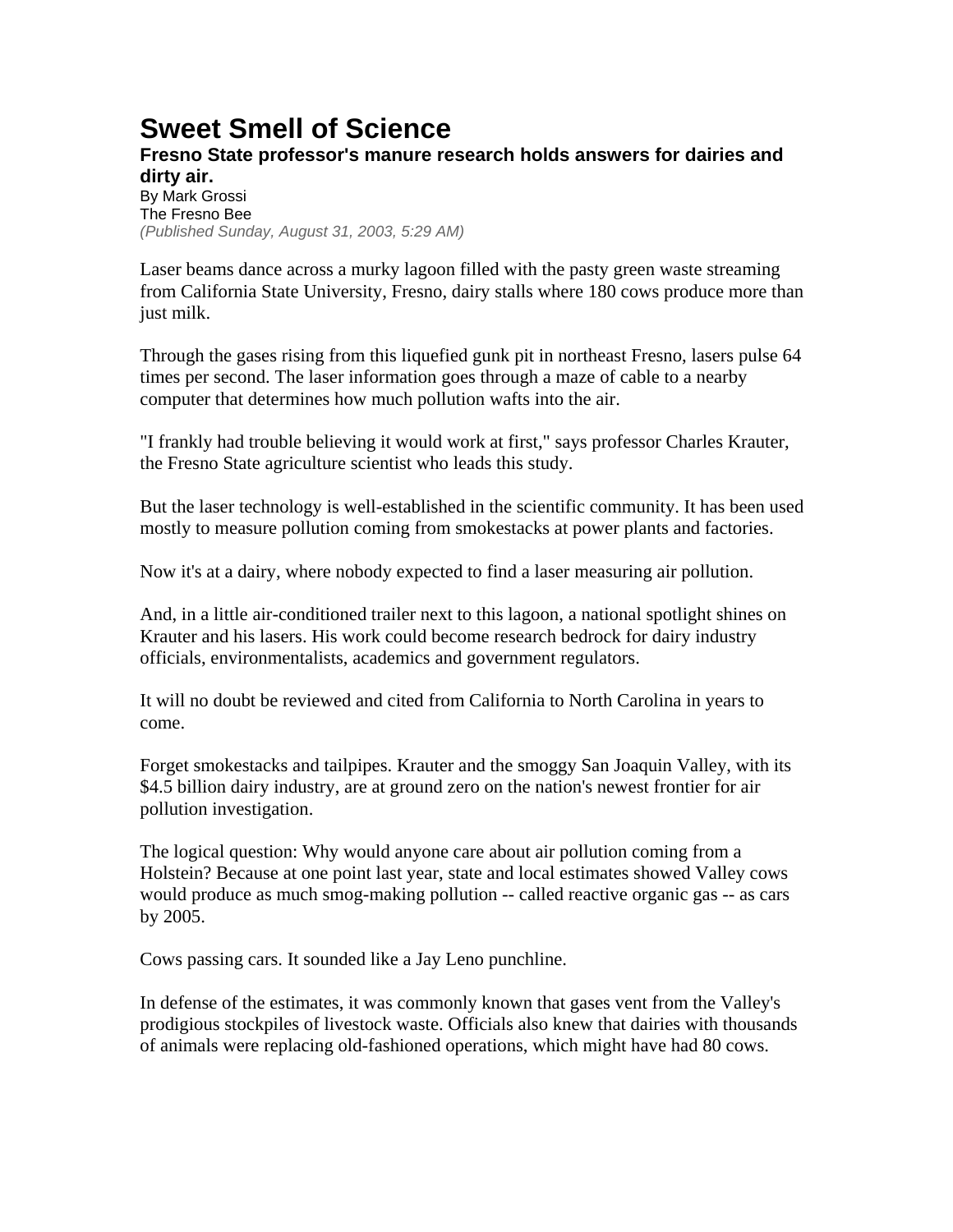The Valley's dairy herds had swelled to total more than 1.1 million cows. With each animal daily expelling 20 times more waste than a human, environmentalists filed lawsuits from Madera to Bakersfield, claiming air pollution from dairies was too dangerous to allow continued expansion.

Trouble was, nobody really knew how much pollution was coming from cow waste. The government based its estimates on research published the year that casting was finished for "Gone With the Wind" -- 1938. Regulators admitted it was old and way off the mark.

For the Valley, which ranks among the nation's three dirtiest air basins and where respiratory disease afflicts 300,000 people, officials agreed the 65-year-old research should be updated.

The California Air Resources Board, the watchdog of the state's air quality, launched a campaign last year with a grant of more than \$100,000 to Fresno State.

Krauter's first results came from monitoring last fall at a Hanford-area dairy.

Three days of monitoring showed the old research grossly overestimated reactive organic gases. But it was only one dairy and one three-day period.

"We are planning more work," Krauter says. "But the emissions looked like they were far less than half of the current estimates."

Krauter will go to three Valley dairies over the next year to sample emissions in October, late winter and summer. His work at the Fresno State dairy is focusing on methane, which is not a regulated gas, but it may have some connection to the smog-making gases.

Based on lasers, computers and special equipment such as a gas chromatograph that helps identify the gases, the estimates should make a huge leap forward, he believes:

"There's a big difference between 1938 and 2003."

The dairy industry is pleased but cautious about Krauter's results from last year.

"The early results are very encouraging," says J.P. Cativiela, representing Community Alliance for Responsible Environmental Stewardship, a dairy advocacy group. "But more work needs to be done. We don't want to replace the old science with equally shaky numbers."

The old science was based on a methane study, which cited sources dating back to 1890. Additional research has taken place since 1938, but nothing has been definitive enough to replace the old work.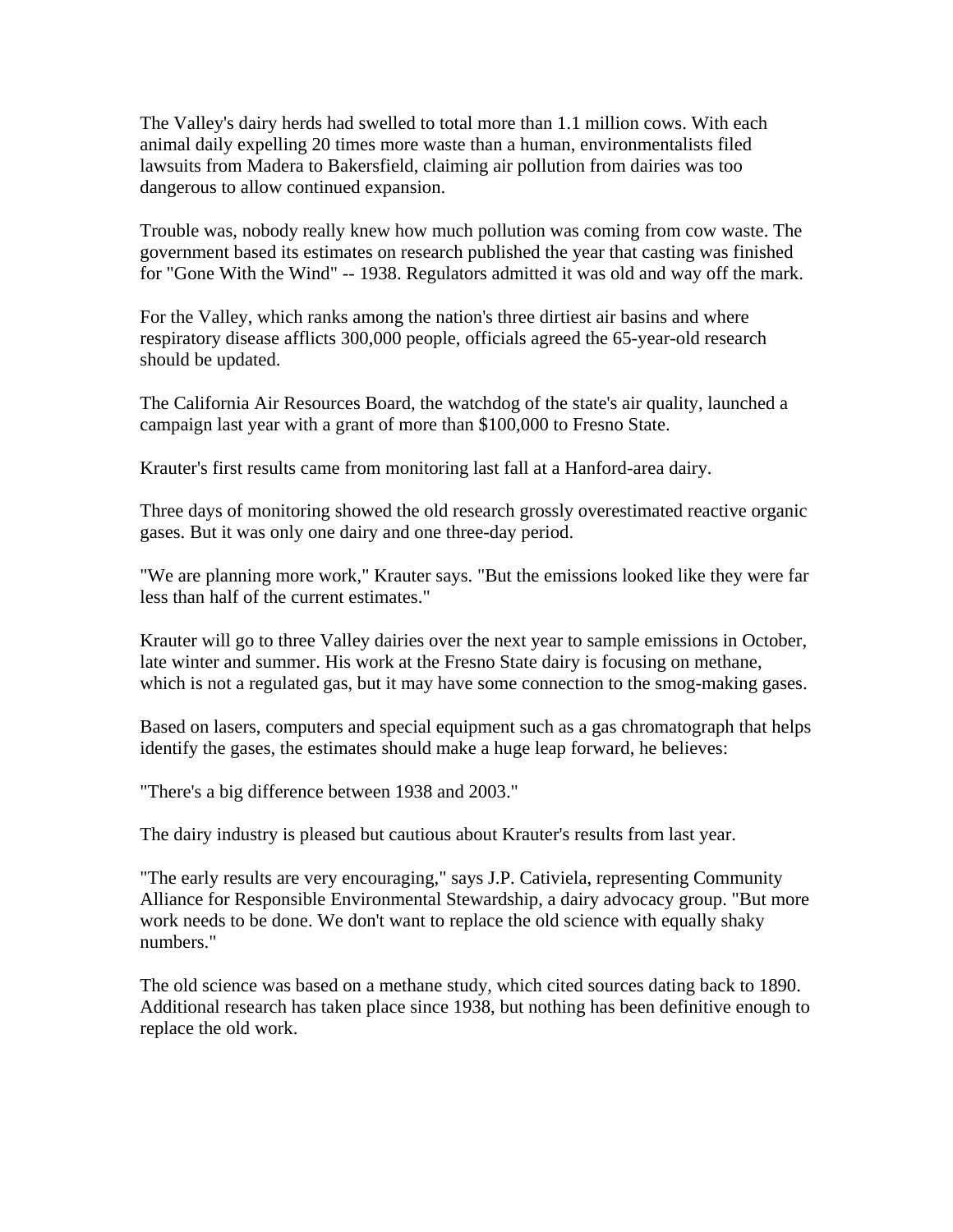The 1938 study, found in a publication called "Nutritional Physiology of the Ruminant" from the Carnegie Institute, has remained the basis for dairy smog projections on environmental impact reports for decades.

The study indicates that cows emit about 160 pounds of methane annually. Methane, however, is not a smog-making gas.

Nobody measured the more reactive gases that make smog or ozone, a lung-corroding summertime pollutant. It is believed that the smog-creating gases account for about 8% of cow emissions.

Instead of measuring those gases, regulators have just been figuring 8% of the 160 pounds of methane, or 12.8 pounds of smog-making gases per cow each year. In the 12.8 pounds, dozens of smog-making gases could be included, such as ethyl alcohol, ethyl amine, isopropyl alcohol, propyl acetate and trimethyl amine.

Nobody knows if the 12.8 pounds is right. Until the past few years, when dairy herds began expanding, nobody had any reason to figure it out.

Now environmentalists say regulators should impose rules on dairies to save the lungs of Valley residents. The regulations could be changed as science catches up, they say.

"Act now, apologize later," says Brent Newell, lawyer for the Center on Race, Poverty and the Environment, which has sued several dairies over air pollution.

The lawsuits have resulted in many delays and reviews of county standards, but many dairies are moving forward.

Dairy officials say they are willing to invest in emission controls, but there simply isn't enough science to guide them yet. Animal waste emissions are not understood well enough to devise a control strategy, they argue.

That's one argument they use in opposing state Sen. Dean Florez's legislation. Among Florez's eight air quality bills this summer is SB 707, which seeks buffers around new or expanding dairies to separate them from communities and schools.

Industry officials fear it might unfairly restrict dairies and cause unnecessary expense if it's enacted before the research is done.

"The National Academies of Science advised the federal government not to develop recommendations [about dairies] without sound science," says Michael Marsh, chief executive officer of Western United Dairymen, representing more than 1,000 dairies. "There's nothing to support the legislation from Florez."

It is a matter of time -- perhaps a year for Krauter's work -- before scientists understand enough to guide regulators.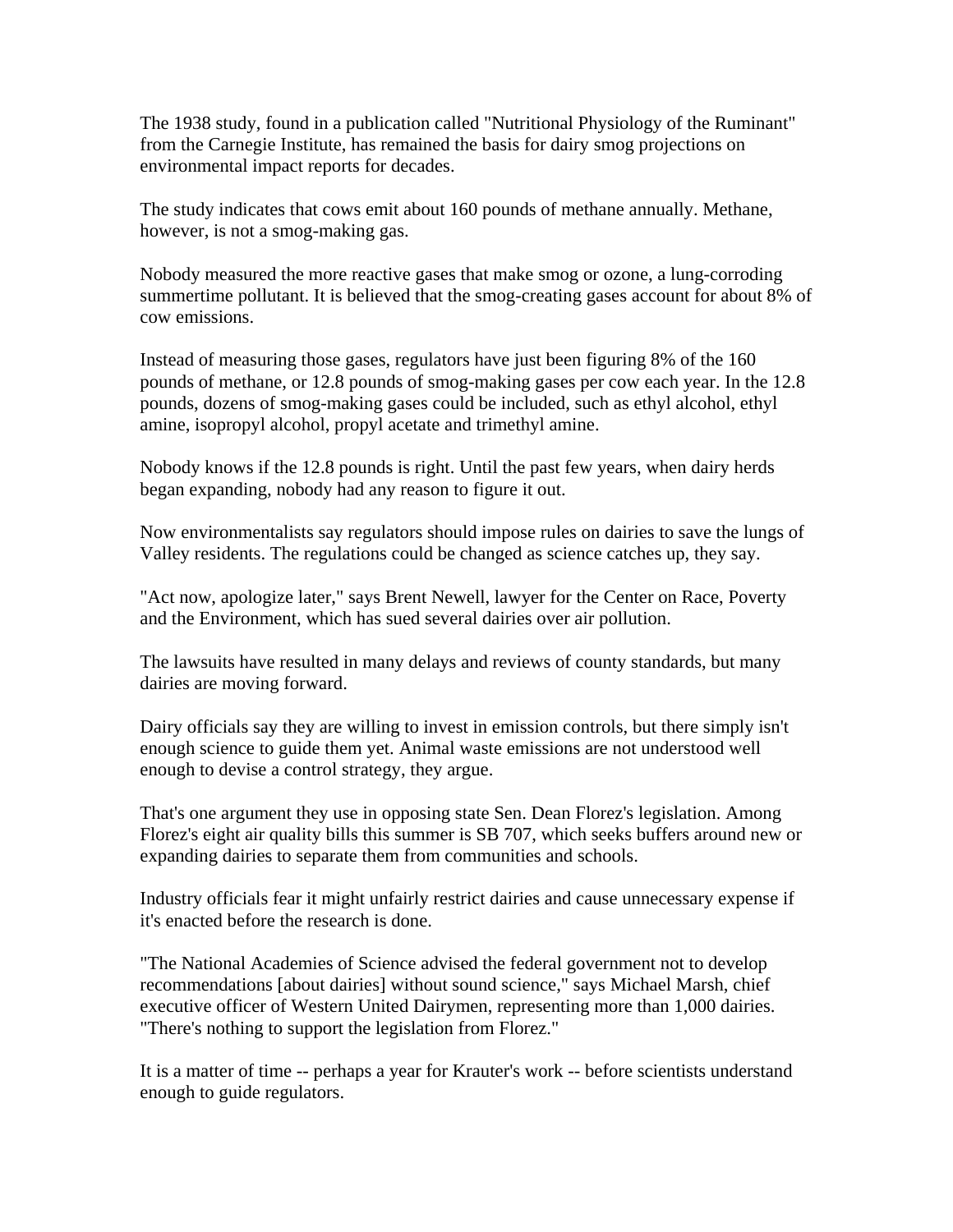But past research has provided much more information about ammonia. Scientists believe ammonia hangs in the Valley's thick, winter fog and combines with another chemical to make dangerous particles, called ammonium nitrate, that lodge in people's lungs. The state considers dairies the No. 1 source of ammonia, estimating more than 60,000 tons annually.

The San Joaquin Valley Air Pollution Control District is attempting to control ammonium nitrate by cutting down on nitrogen oxide, the chemical that combines with ammonia.

Nitrogen oxide comes from cars and other combustion sources such as boilers on steam generators. Stricter engine standards and more controls on other sources will help.

But the Fresno State research has something to say about ammonia, too.

Krauter is standing next to his portable weather station at the Fresno State trailer when dairy ammonia crosses his mind.

He and graduate student Matt Beene are discussing how the lasers will be placed downwind of dairies during their testing to see how far pollution travels.

Farmers often grow crops around their complex of stalls, buildings and lagoons. The crops appear to absorb ammonia, Krauter says.

"In our initial monitoring, we found excellent evidence that vegetation pulls the ammonia plume down to about 20% of its original size," he says. "Most of it is gone after [it moves] a short distance beyond the dairy."

But the possible equation for smog-making gases may not be so simple, Krauter says. Atmospheric chemistry and the sometimes-chaotic nature of weather complicate his work. And dairies differ in their construction and the way they manage waste.

To illustrate one difference, Krauter says he hopes to monitor a dairy with a biogas digester, a system to capture methane from cow waste and burn it to run an electricity generator. It is believed that digesters cut down air pollution but, again, no one knows.

"It might produce more reactive organic gases," Krauter says. "It might also burn them up."

If dairy pollution estimates were eventually lowered as a result of Krauter's work, it would raise a formidable challenge. Jerry Martin, spokesman for the state Air Resources Board, says regulators would have to cut back pollution from other sources.

He says dramatic efforts may be needed, such as focusing on better mass transit and cleaner-running vehicles. He cited the Los Angeles-area South Coast Air Basin, which has drastically cut down on diesel in truck and bus fleets by switching to natural-gas power.